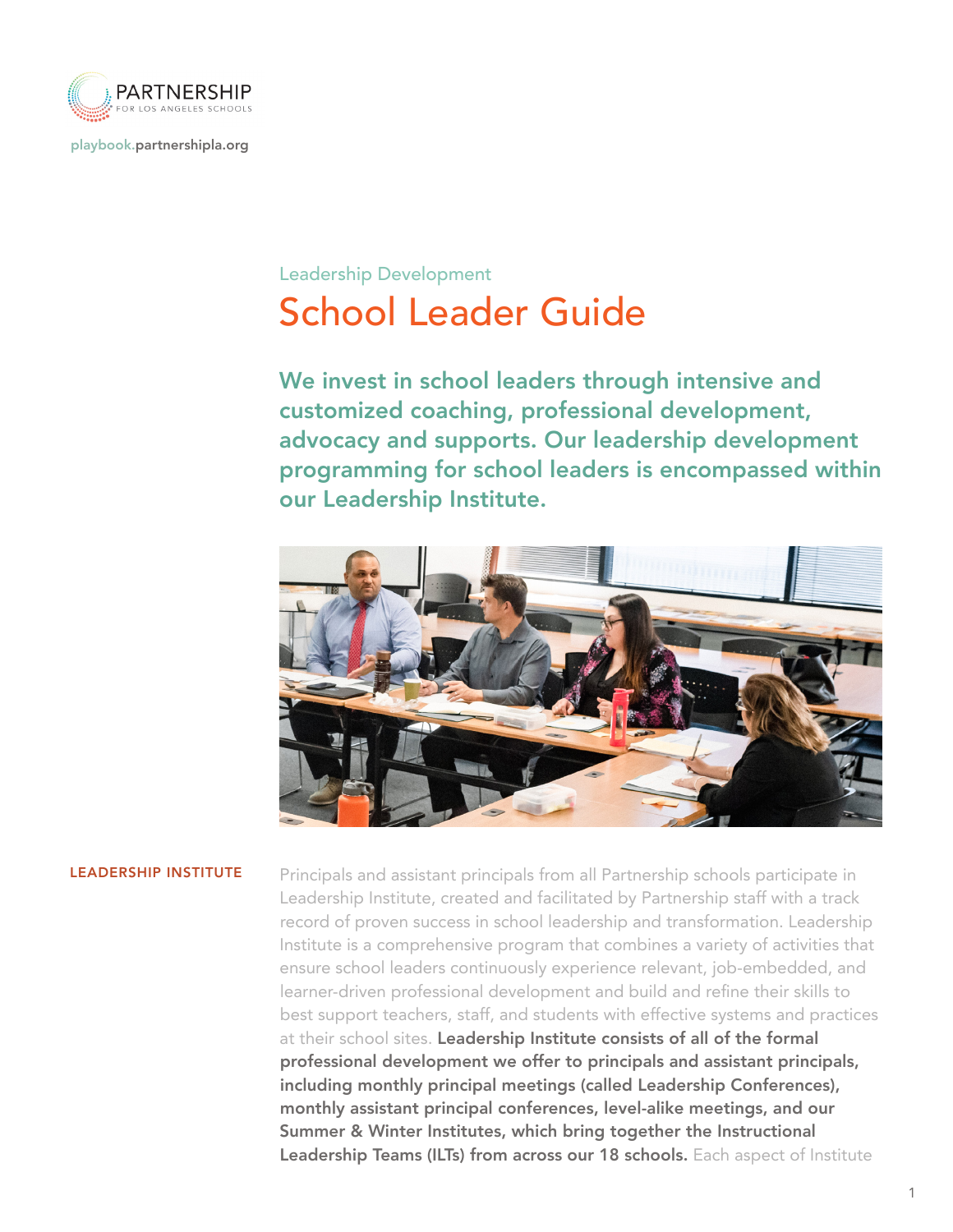seeks to develop the skills school leaders need to be transformational leaders for their school communities.

The professional development available to Partnership school leaders is distinct from traditional professional development in a few important ways:

- **Focused.** Our professional development is intentionally focused on the most challenging parts of school leadership: building systems for instructional and operational leadership, driving culture change, and creating space for collaboration around problems of practice. We create active, hands-on learning experiences for our school leaders rooted in the work they're actually doing.
- Informed Content. The content of the sessions is informed by the school leaders themselves. This is achieved through incorporating their voice in the development of the scope and sequence of learning for the year, as well as in determining the foci of their professional learning community.
- Coherent. Learning for principals and assistant principals is intentionally aligned with the learning of our teacher leader pathways. One of the primary challenges of external professional development nationally is a lack of coherence across roles in a school. Partnership professional development is intentionally designed to interrupt this pattern by scoping the professional development series across the entire school year and in concert with teacher learning to promote coherence.
- Dedicated Staffing. We place a premium on highly resourcing this work in order to create strong facilitated learning experiences. For example, the Partnership employs staff whose primary role is to coordinate the development of high-quality, impactful learning experiences for school leaders and teachers. And the smaller ratio of Partnership senior directors (whose primary role is to coach and support principals) to schools in the network ensures that formal professional development is created and facilitated with intimate knowledge of each school and leader in mind.

## Summer & Winter Institute

The Partnership conducts semi-annual Leadership Institutes to kick off each school semester with a sense of purpose and to create space for schoollevel reflection, vision-setting, and systems-focused strategic planning. While planning activities occur within individual school ILTs, the Institutes also serve as a central location for Partnership school and office staff to develop a sense of community as a network. Trainings leverage the experience and expertise of our school leaders in implementing research and best practices, and actively create opportunities to showcase and celebrate their successes and lead relevant workshops for their peers during Institute sessions. The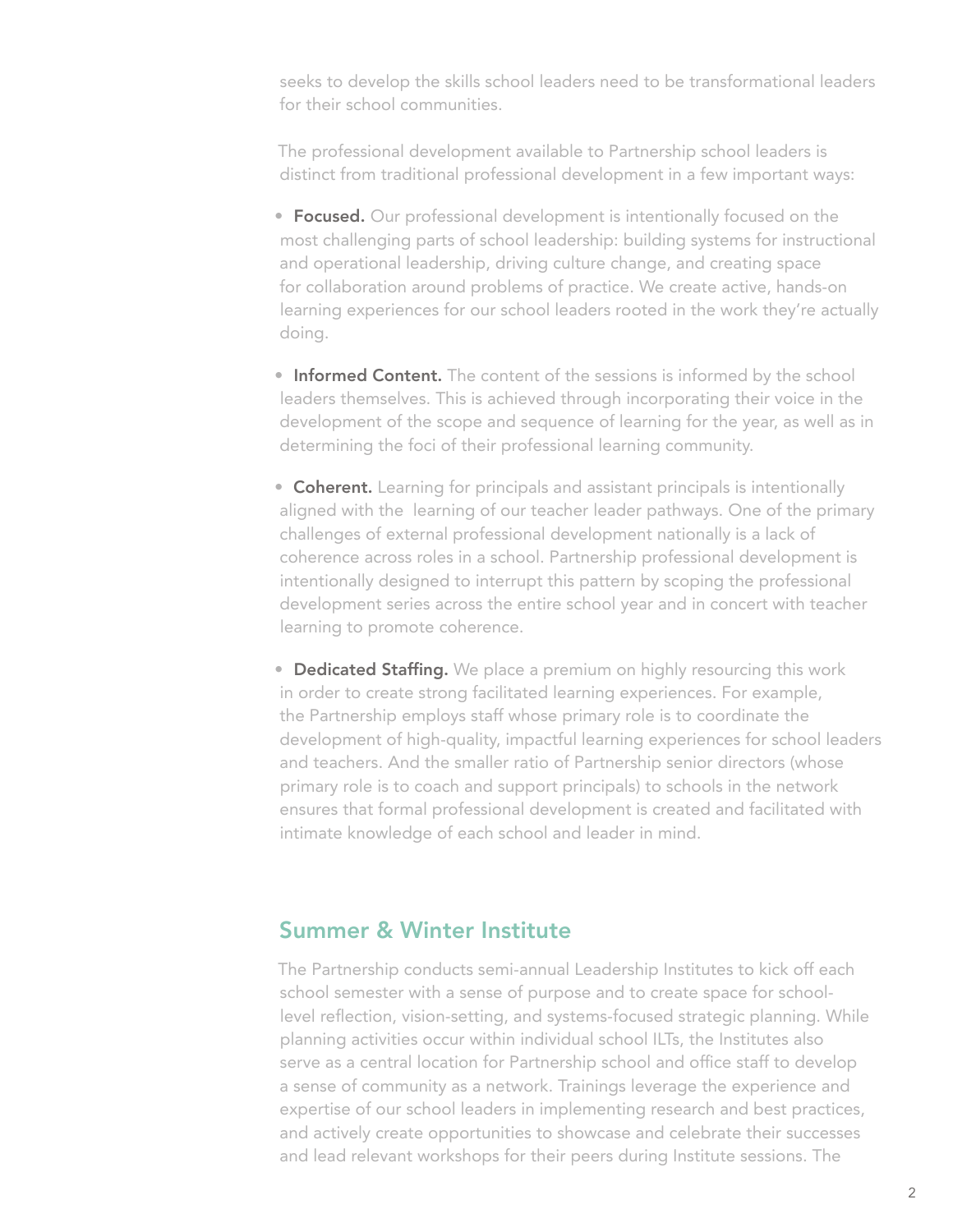Partnership also uses these Institutes to establish and reinforce norms, values, and culture across the network. Core values are integrated into all activities and effective practices in meeting facilitation and presentation are modeled to create an engaging and action-oriented professional development event that sets the tone for the school year.

- **Summer Institute** brings together the ILT of each Partnership school for four days of reflection, common strategic planning, learning, and team-building time, so that the ILT assumes shared ownership of school-wide goals and action plans. Using high-leverage data, ILTs complete the development of their school's strategic plan, which we refer to as th[e "Call-to-Action",](https://playbook.partnershipla.org/our-practice/) a unifying strategic planning document that outlines each school's specific goals and action plans, and supports rigorous, ongoing progress monitoring of their work throughout the school year.
- Winter Institute provides ILTs and Partnership staff the opportunity to come together for one day in early January to reinvigorate themselves and renew their focus on goals and norms before the start of the Spring semester. Similar to our Summer Institute, Winter Institute is a time for reflection, team-building, as well as data analysis. ILTs gather to monitor their progress towards Call-to-Action goals, celebrate successes, and refine strategies and action plans.

## Leadership Conferences

#### [The Partnership](https://playbook.partnershipla.org/wp-content/uploads/2020/02/pif-6-1.pdf)

[Implementation Framework,](https://playbook.partnershipla.org/wp-content/uploads/2020/02/pif-6-1.pdf)

called the PIF for short, identifies and assesses the systems we believe are essential for school transformation. Drawing upon a breadth of educational research, as well as best practices from school districts across the country, the PIF is designed to measure the level of implementation of these systems from "Not Yet Begun" to "Full Implementation". Unlike rubrics geared towards assessing individual practice, the PIF places an intentional focus on systems that contribute to improved student outcomes and the prescribed actions of groups within the school to enact them.

Hosted monthly by the Partnership home office during the school year, these full-day seminars focus on supporting the development of high-leverage systems that support school transformation.

Administrators from all network schools come together to gain skills, reflect on successes and areas for growth, and build a system of support among peers. We approach our monthly professional development events as regular opportunities for leaders to learn, reflect, consult, and plan through structured interactions with colleagues, and content area experts from Partnership staff. Conference content is derived from a scope and sequence and is intentionally aligned with the PIF and priorities for learning for the teacher leader pathways. The conferences typically consist of:

### Morning learning sessions focusing on:

- Practicing and refining core leadership skills
- Learning theory and best practices
- Data analysis
- Individual and group brainstorming of solutions and implementation practices
- Time for reflection and planning of next steps to apply learning at school sites